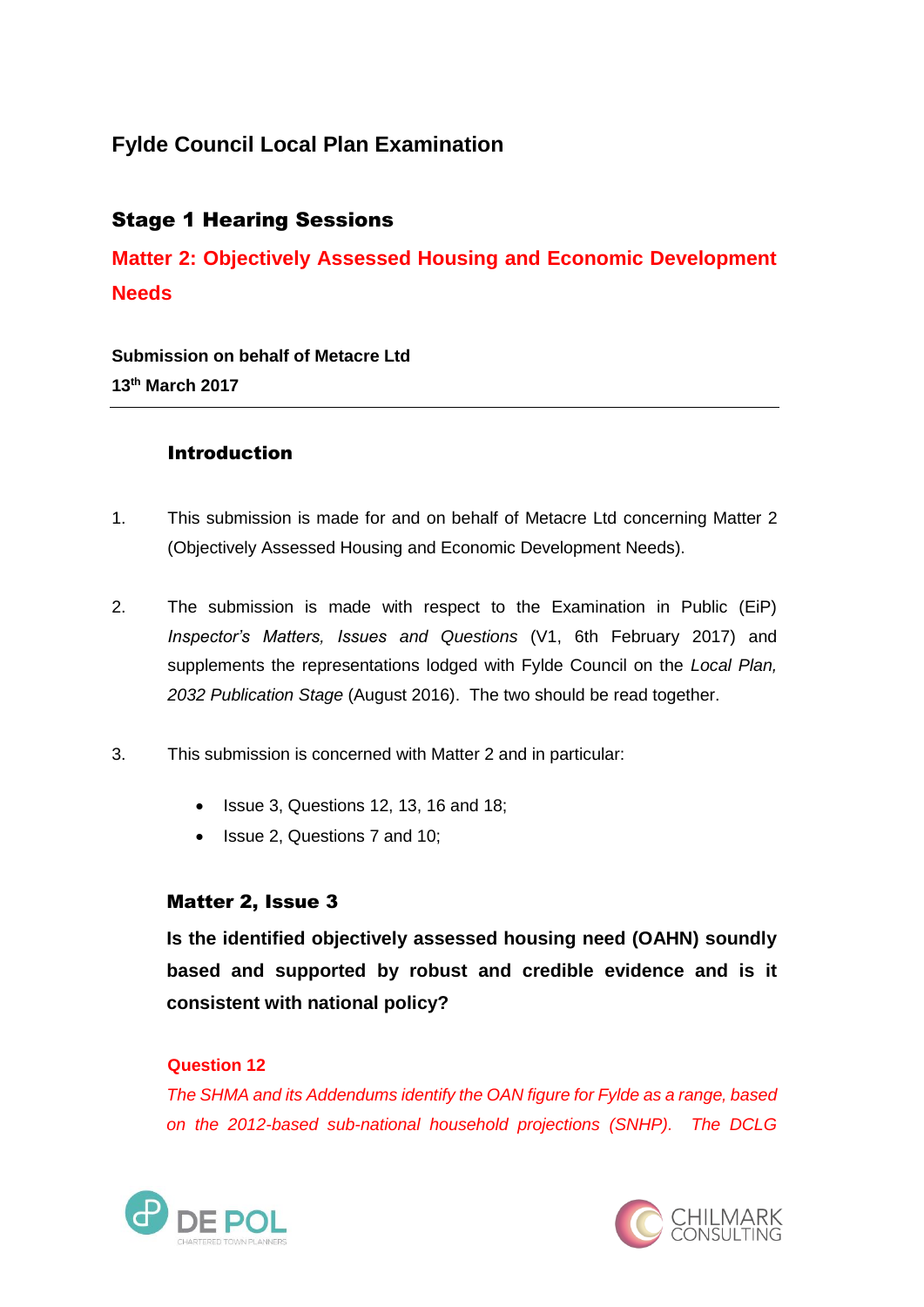*released its 2014-based SNHP in July 2016. The Council refers to there being only a 1% difference in projected household numbers between the 2012 and 2014 based projections, though this is over slightly different timescales. Further to my initial questions to the Council (EL1.001a), its response (EL1.001b) indicates that the actual increase is less than 1% taking account of the different periods and it is not considered that this has any significant implications for the OAHN. Is this justified by the evidence? Is the use of the 2012-based sub-national household projections as a 'starting point' for identifying the OAHN appropriate? What bearing, if any, would the latest household projections have on the assessment of the OAHN?*

- 4. *Fylde Coast Strategic Housing Market Assessment Addendum 2* (**ED023**) sets out the most recent available analysis of the OAHN requirement. This was based on the 2012-based CLG Sub National Household Projections (2012 SNHP) and took into consideration the new headship rates published with that data set.
- 5. It is noted that the 2014-based SNHP projection has been available since July 2016 and Metacre question why the Publication Draft Local Plan did not take this into account, and why the Council has not produced updated evidence (as with previous SHMA addenda) to conclude this matter and ensure the submitted plan was based on the most up-to-date evidence available.
- 6. The 2014-based SNHP clearly offer a more recent and relevant data-set and should be used as the 'starting point' in accordance with the approach laid out in the National Planning Practice Guidance.
- 7. The Inspector's *Preliminary* Questions to the Council (12<sup>th</sup> January 2017) (**EL1.001a**) raised a query with the Council over the use of the more recent Household Projections data set and the implications that this might have for the OAN and the housing requirement.
- 8. The Council's response letter (27<sup>th</sup> January 2017) (**EL1.001b**) is helpful as it sets out comparative tables showing the overall projected household growth for both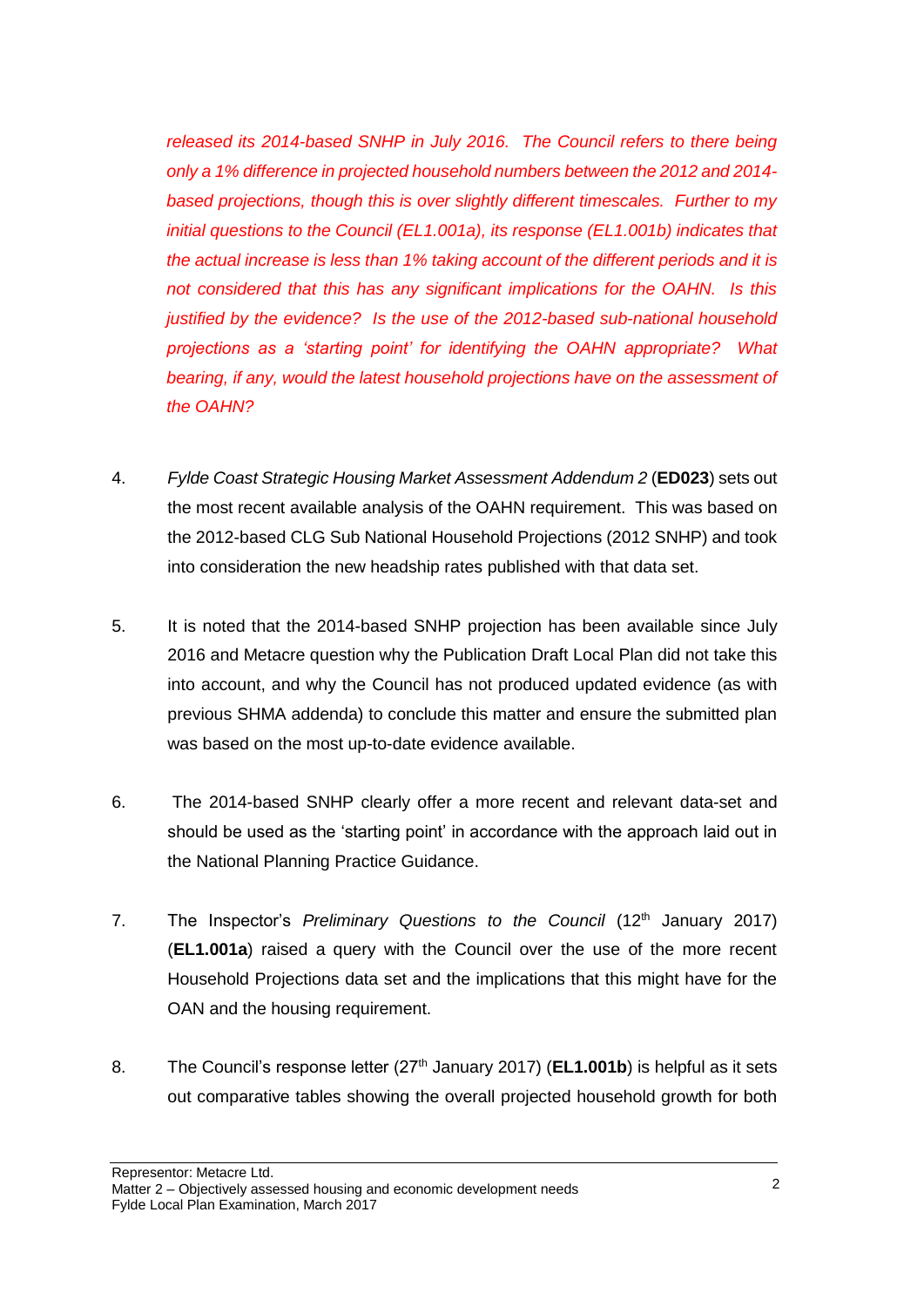the 2012-based and 2014-based Household Projections as well as annual figures over the plan period to 2032.

- 9. With regards to the 2012 and 2014-based Household Projections for Fylde it is noted from Fylde's response that there is a slight variation in the rate of household growth over the plan period between the two projections, with the 2014-based projection showing a greater level of household formation in 2017, 2021-22 and then 2024-2026 and again in 2029-2031. The overall position at the end of the plan-period is highlighted as reaching the same level of growth (**+40,000** households).
- 10. The differences do show a need to ensure a greater level of new housing is available earlier in the plan period as the 2014-based projections indicate and additional **+1,000** households (rounded) as of 2017 with further increases timed over the plan period as noted above.
- 11. Fylde's response letter does not provide greater detail as to the composition of the new households forming and in this respect, it is unclear whether there may be a different set of new household characteristics which in turn could influence the types and mix of housing needed. Similarly, the pace of household growth may have implications regarding ensuring an adequate supply of new housing land is available during the plan period and on an annualised basis.
- 12. Overall, Metacre conclude that it is appropriate for the Fylde Local Plan to use the latest 2014-based household projections as the basis for calculating OAHN to reflect this latest data and to ensure that the approach taken accords with the National Planning Practice Guidance.

#### **Question 13**

*Is the OAHN range of figures identified in the SHMA soundly based?*

13. **Policy DLF1** (Development Locations for Fylde) establishes that the Local Plan will deliver a minimum of **7,768** net new dwellings in the period April 2011 to March 2032. This planned requirement equates to **369** dwellings per annum (dpa) and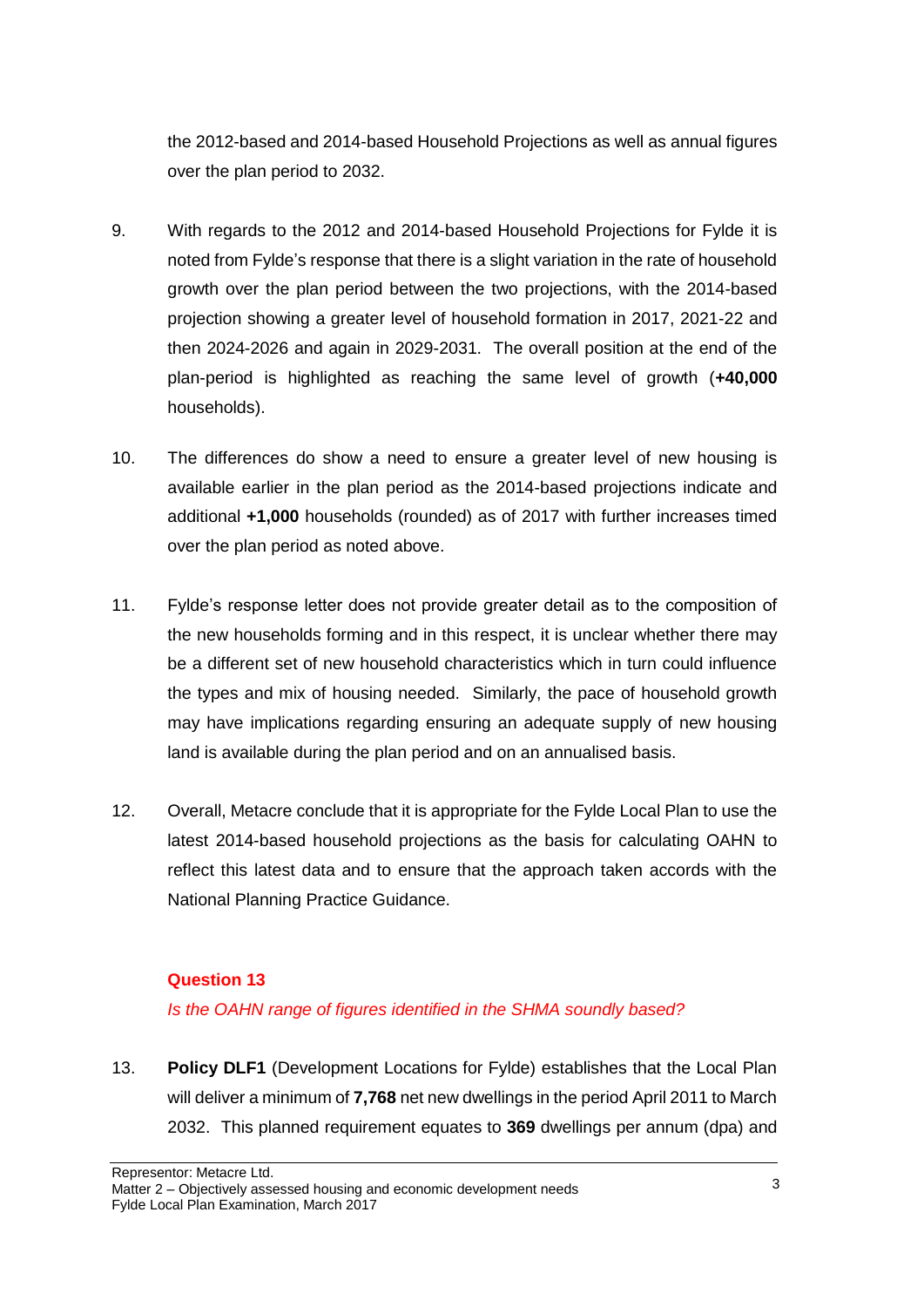broadly aligns with the Council's conclusion in the *Fylde Housing Requirement Paper* (July 2016) (**ED017**) (and the previous Paper of 2015) that an OAHN of **370** dpa be selected.

- 14. The *Fylde Coast Strategic Housing Market Assessment* (2013) together with its two updates *Addendum 1* (May 2014) and *Addendum 2* (May 2015) provide the Council's evidential base for the determination of the OAHN housing figure.
- 15. *Addendum 2* sets out the most recent analysis of the OAHN requirement based on the 2012-based CLG Sub National Household Projections (2012 SNHP) and took into consideration the new headship rates published with that data set.
- 16. *Addendum 2* concluded that there is a modelled baseline housing need for **237** dpa as paragraph 61 of the *Housing Requirements Paper* states. It then applied a sensitivity to address the levels of household formation for younger age groups with a view to refining the projection. This resulted, correctly in Metacre's view, in an upward adjustment to the projection resulting in a demographic assessment of housing need of **370** dpa. *Addendum 2* recorded that this marks an upward shift in the 2012 SNHP starting point.
- 17. The Council's selection of the **370** dpa OAN figure represents a low position in the potential OAHN range and the selection of this figure for use in the Local Plan results in a significant under-provision of new homes over the plan period.
- 18. The SHMA *Addendum 2* is clear (as recorded at paragraph 68 of the *Housing Requirements Paper*) that the OAHN ranges to **440-450** dpa to account for employment-led housing growth. There are clear economic factors evident from the employment-led housing growth scenarios modelled in SHMA *Addendum 2* to show why there needs to be a higher OAHN figure than that selected.
- 19. The Council has selected a low figure within the OAHN range and has sought to justify this in favour of a demographic-based FOAN at **370** dpa based on:
	- the lack of delivery of new homes in the past;
	- the inability of Fylde to accommodate economic growth; and
	- that the FOAN selected balances economic, social and environmental factors.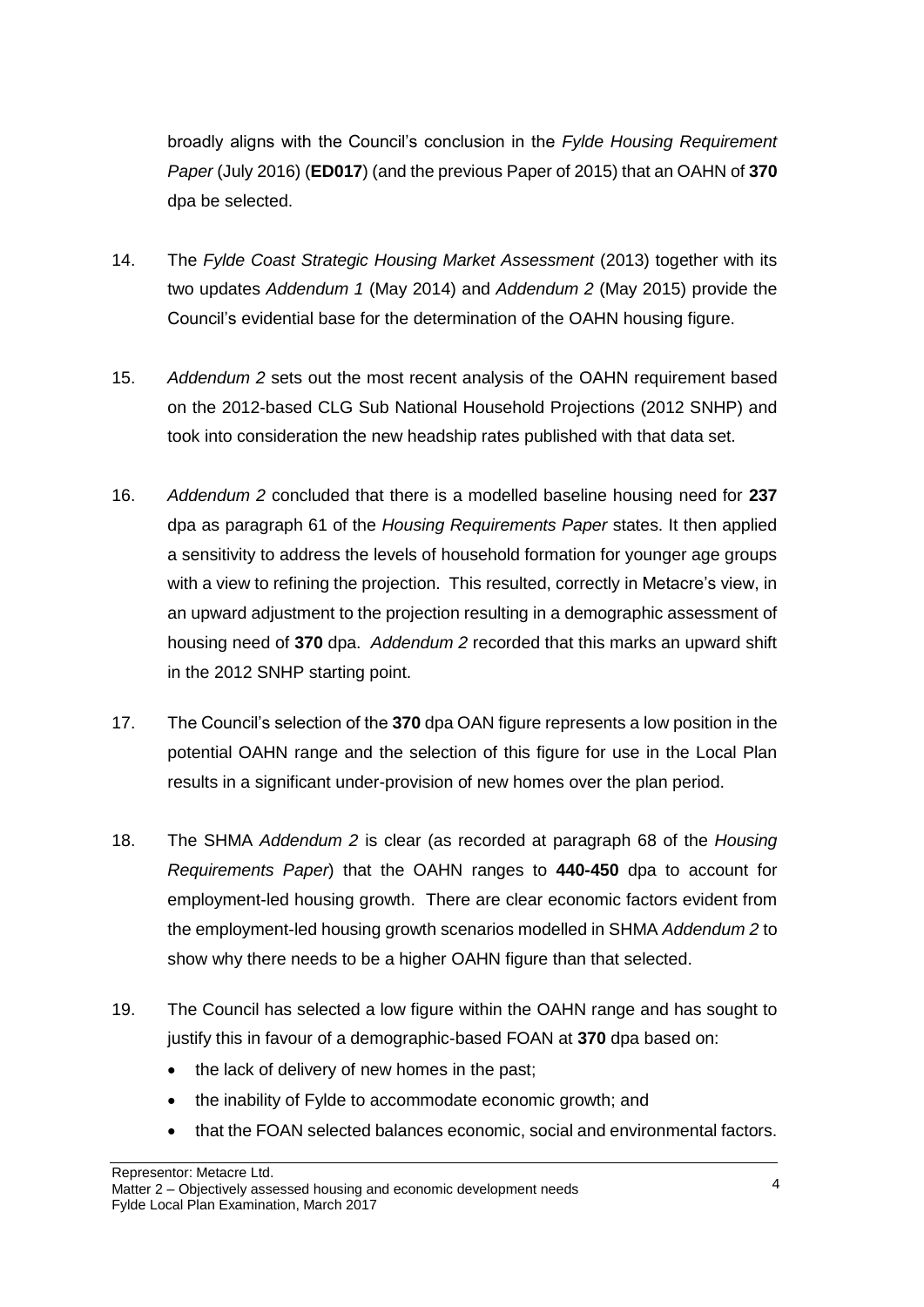- 20. It is Metacre's view that none of these factors adequately justify the selection of an OAHN and a planned requirement that is significantly below the levels necessary to provide for both demographic and economic growth in the District (see also Metacre's separate response to Matter 3, Issue 5, Question 23 and Question 18 below) and which fails to respond sufficiently to affordability issues (see Metacre's response to Question 16) or supports the accommodation of unmet housing needs arising elsewhere (see Metacre's separate response to Matter 1, Issue 1, Question 3).
- 21. The Council's selection is fundamentally flawed and lacks credible justification. It is not a sound basis for the selection of the proposed OAHN figure.

### **Question 16**

*In relation to affordable housing:*

- *(a) Is the SHMA methodology for assessing affordable housing needs robust and in line with Government guidance?*
- *(b) The Plan recognises that the full amount of affordable housing needed per annum is not deliverable. Has the Council considered the option of a higher housing requirement to assist in delivering more affordable housing?*
- 22. The *Housing Requirement Paper* (**ED017**) (paragraph 143) and the Local Plan identify that the need for affordable housing is some **247** dpa (drawing from SHMA *Addendum 1 –* **ED022**).
- 23. Metacre considers that the SHMA methodology for calculating affordable housing needs is robust and accords with the current Government guidance.
- 24. The affordable housing needs in Fylde are acute, sustained and affordability is a very significant issue (as paragraph 143 of the Housing Requirements Paper highlights).
- 25. The *Housing Requirement Paper* (**ED017**) concludes at paragraph 158 that an OAHN of **370** dpa would "*contribute towards meeting a significant proportion of affordable housing need*". Metacre's concern is therefore that having established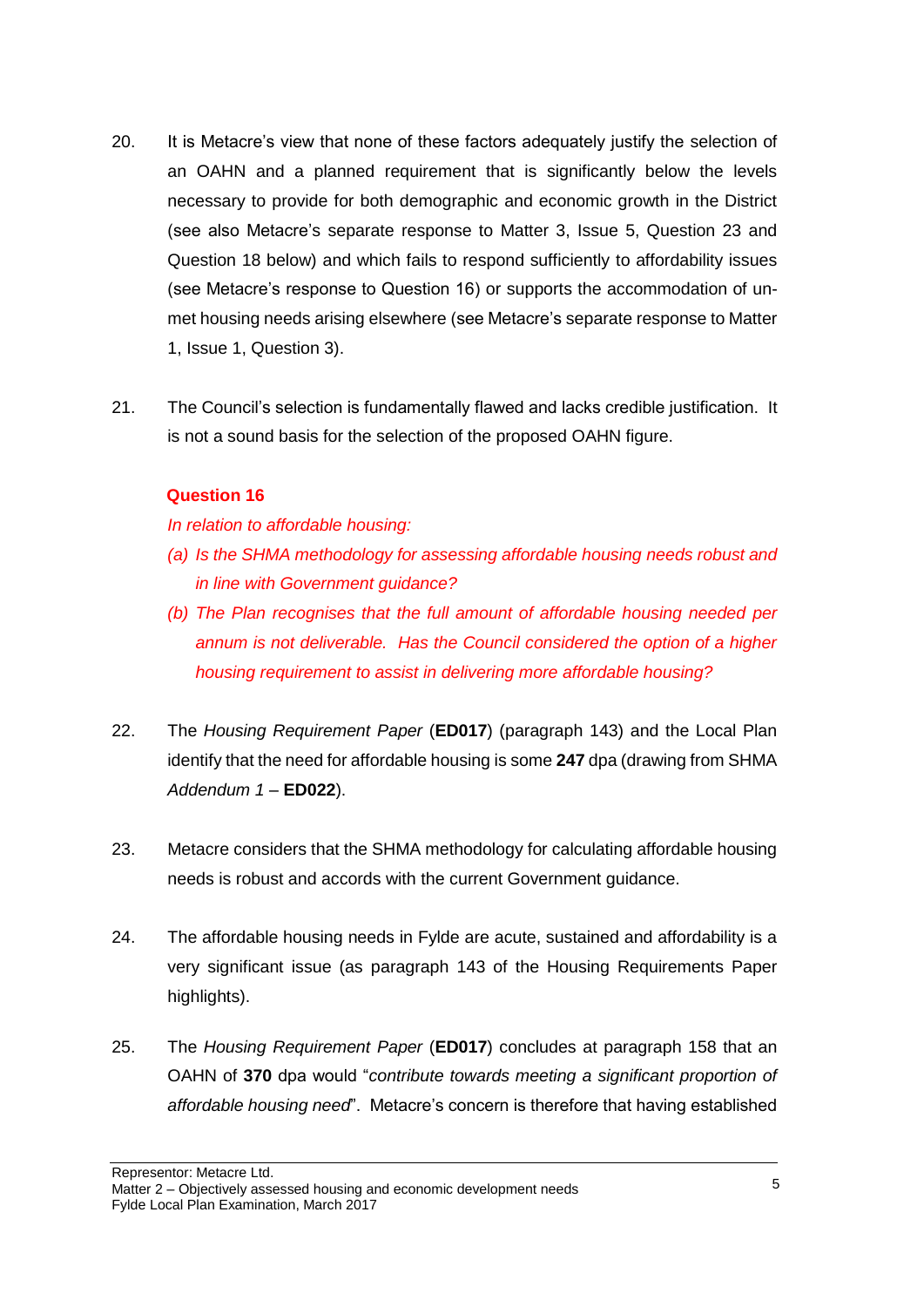that there is a significant affordable housing need, the Local Plan fails to meet that need and would result in a significant under-delivery of new affordable housing.

- 26. Draft Local Plan **policy H4** (Affordable Housing) establishes that all market housing developments of 10 dwellings or greater are required to provide 30% affordable housing subject to viability testing as appropriate.
- 27. Taking 30% affordable housing secured from a total proposed OAHN figure of **370** dpa would result in the delivery of only **111** affordable homes per annum. This is less than **45%** of the total objectively assessed affordable housing need.
- 28. It is, in Metacre's view not credible or realistic for the Council to conclude that a OAHN of **370** dpa will meet affordable housing needs. It does not meet even half of the identified need.
- 29. New housing delivery is the main mechanism available to ensure the provision of adequate affordable housing and it is incumbent on the Council to establish a proactive and positive approach to meeting the housing needs of Fylde.
- 30. It is not clear to what extent, if any, the Council has thoroughly tested the opportunity to deliver more affordable housing by increasing the overall OAHN requirement. The Council's position appears to be that historic trends would not support delivery of sufficient housing completions and therefore it would be impossible to meet the needs in full.
- 31. The Local Plan's *Strategic Environmental Assessment and Sustainability Appraisal* (August 2016) (**SD004a-c**) includes a sustainability assessment and commentary on the individual plan policies. Appendix H (page 132-133) considers housing policies:
	- **Policy H1** (Housing Delivery and the Allocation of Housing Land). The SA commentary concludes that "*there is sufficient housing to meet the requirements of the area*" and the performance of the policy is noted to be a positive effect ( $2<sup>nd</sup>$  column, table at page 132). Metacre are concerned that this analysis does not reflect the reality of a failure to plan to meet affordable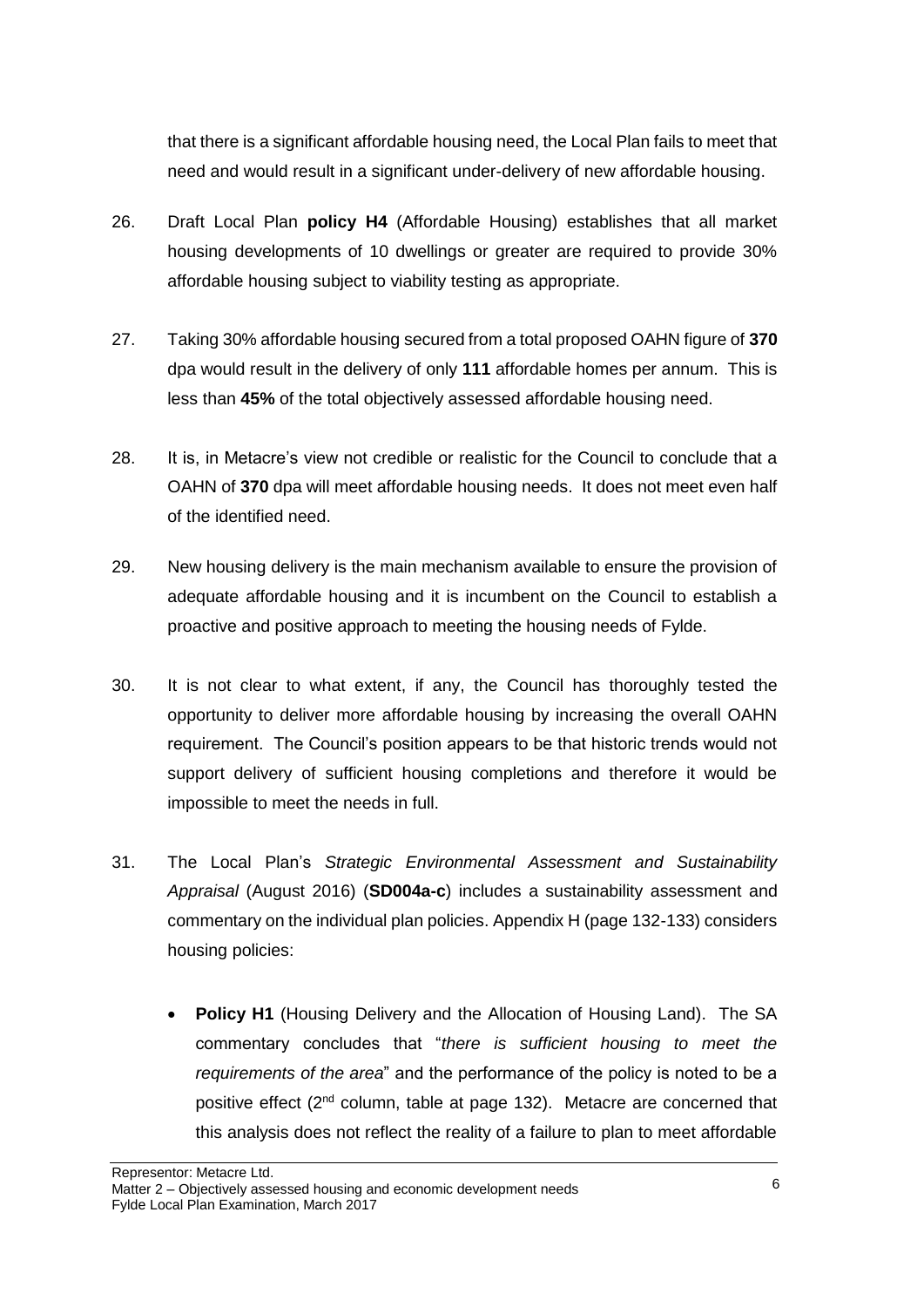housing needs which are clearly a housing requirement for the area. There is apparently no analysis in the SA with respect to policy H1 of alternatives or effects of delivering a higher housing requirement to meet affordable needs.

- **Policy H4** (Affordable Housing). The SA commentary notes that affordability is a particular issue for local employees in lower income jobs and particularly in Lytham and St Annes. It confirms that the policy seeks to address the need for affordable housing in these areas. The Sustainability Appraisal concludes that policy H4 is a positive effect  $(2^{nd}$  column, table at page 133). However, there is no assessment of alternatives or sustainability outcomes of a higher OAHN to better meet affordable housing needs.
- 32. The Government has been abundantly clear in the NPPF at paragraphs 47 and 50 and through the recent *Fixing our Broken Housing Market* White Paper (February 2017) at paragraph 1.33 for example, that there is a need to boost significantly the housing supply and to ensure a mix and choice of housing to meet identified needs (which include affordable housing needs).
- 33. Metacre conclude that the Plan is deficient in this regard; that there has not been a thorough identification, testing or evaluation of a higher housing requirement to better meet affordable needs. The Plan should be modified with an increase to the OAHN to account for the poor affordability of housing in the District and the failure to secure sufficient affordable housing in the past.

#### **Question 18**

*Have employment trends been appropriately taken into account? Is the OAHN aligned with forecasts for jobs growth?*

34. The *Fylde Coast Strategic Housing Market Assessment* and its two addenda (**ED021 – ED023**) have tested a series of three economic growth scenarios for Fylde.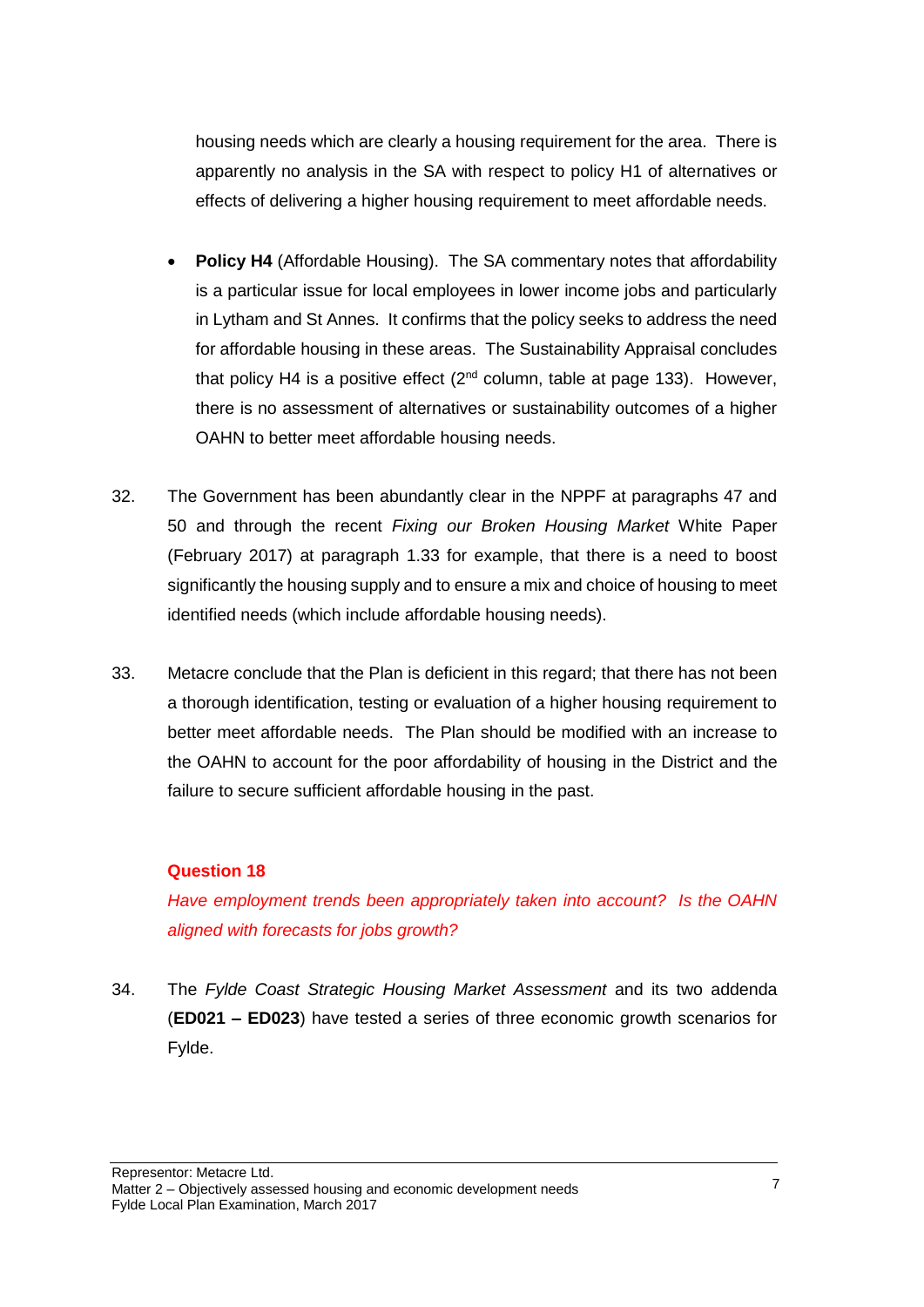- 35. In summary, the three economic growth scenarios all identify significant employment growth over the plan period. This ranges from **+52** jobs per annum (jpa) by Experian, to **+111** jpa (Aecom) and **+148** jpa (Oxford Economics).
- 36. The Oxford Economics scenario identifies job growth of over **3,000** jobs, while the Aecom scenario (which is also used as the basis for the *Fylde Employment Land Review* report) forecasts some **2,600** additional new jobs.
- 37. The *Addendum 2* (**ED023**) modelled housing requirements, taking account of the employment-led (Aecom and Oxford Economics job growth scenarios), concludes that there is a need for between **440** and **450** dpa. This is considerably larger (**+70** – **80** dpa) than the selected OAHN or planned housing requirement figure.
- 38. The *Housing Requirements Paper* (**ED017**) concludes at paragraph 69 that:

"*the upper end of the range would represent the OAN on the basis of the considered economic position within the Council's evidence base*".

- 39. Paragraph 69 continues by caveating that the economic evidence base will continue to be updated and will need consideration alongside subsequent updates of housing need.
- 40. The Fylde economy is to grow in accordance with the Council's objectives, as well as the stated investment plans of the Lancashire Enterprise Partnership (LEP) and with two Government designated and funded Enterprise Zones in and immediately adjacent to the District (Blackpool Airport Enterprise Zone and Lancashire Enterprise Zone).
- 41. There will be in-migration of working age households to Fylde to take up new employment opportunities as well as a need to replace retiring workers up to 2032. These investments need to be accounted for in updated economic projections and the OAHN housing response.
- 42. The *Housing Requirement Paper* (**ED017**) recognises this issue at paragraphs 27, et seq. noting that the LEP has set a job growth target of 50,000 new jobs (paragraph 27) across the county; and critically that the Council's own economic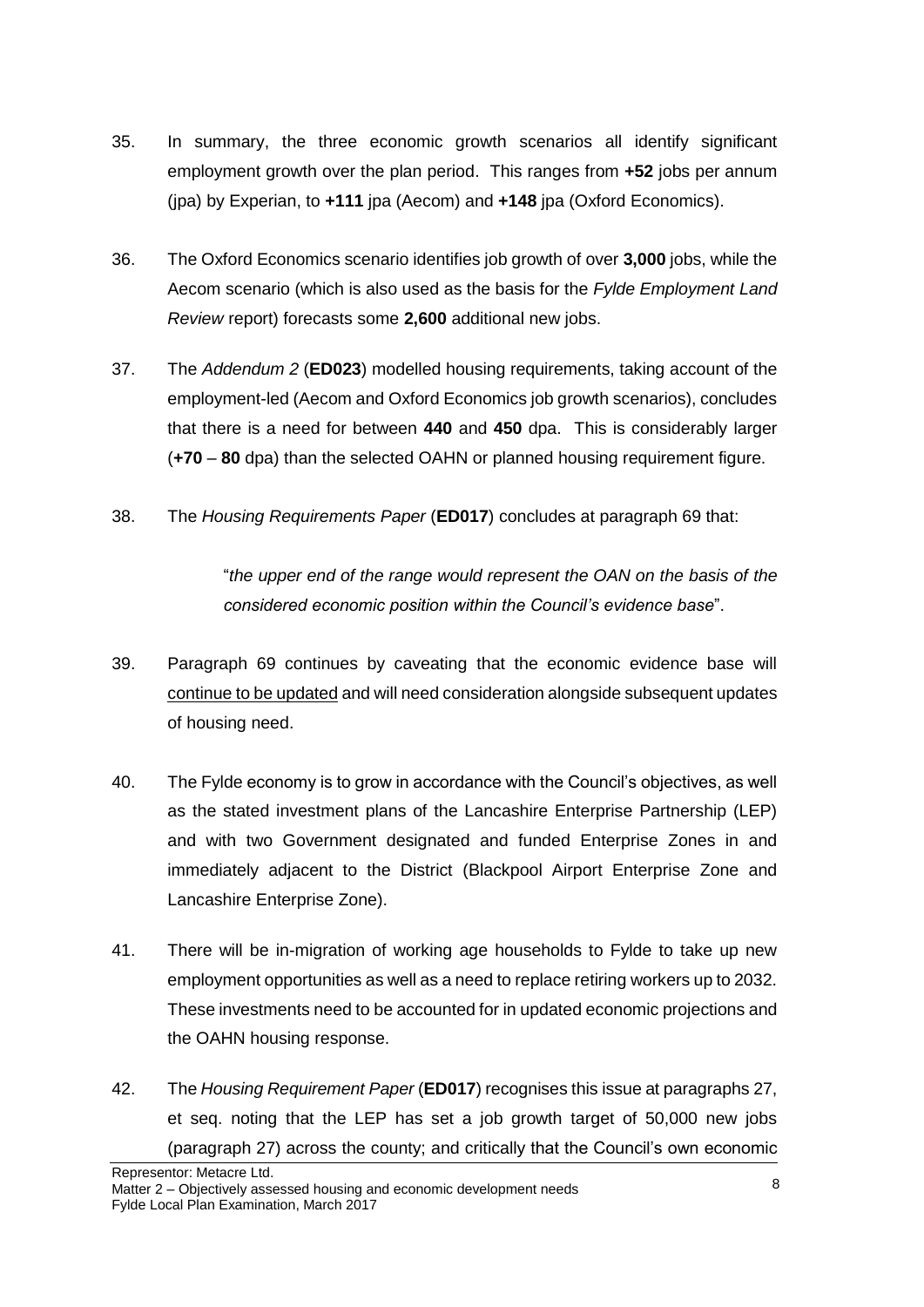ambitions are in accordance with regional and national policies in the *Fylde Borough Economic Development Strategy*. Paragraph 29 confirms that the:

"*central tenant of which is to provide economic growth, wealth and creation and employment opportunities*".

43. It is of significant concern however that, in response to previous consultation objections to the LP RPO (set out in the *Housing Requirements Paper* at page 41), the Council is effectively suggesting that it is not supportive of the LEP's objectives and considers that:

> "*the purpose of the Local Plan is not to meet the LEP's growth targets. There is no explicit obligation for the council to meet the LEP growth targets through its housing number*".

- 44. Fylde will benefit directly in terms of economic growth generated through the LEP's programme. It will need to make an appropriate contribution to housing the workers for new jobs created. The Lancashire Enterprise Zone which is partly in Fylde also proposes to create 6,000 new direct jobs with a further 5,000 – 7,000 in-direct jobs in the wider supply chain (paragraph 27 of the *Housing Requirements Paper*).
- 45. Similarly, Blackpool Airport Enterprise Zone was confirmed in March 2015 (paragraph 28 of the *Housing Requirements Paper*) and is described as having:

"*the potential to provide opportunities for retail, employment and leisure uses at the airport, and would also provide jobs close to where people live*".

46. These are new employment opportunities that will arise in the Fylde plan period and for which there is committed public capital and revenue funding from government as well as significant capital allowances taxes and business rates relief support available to support economic growth.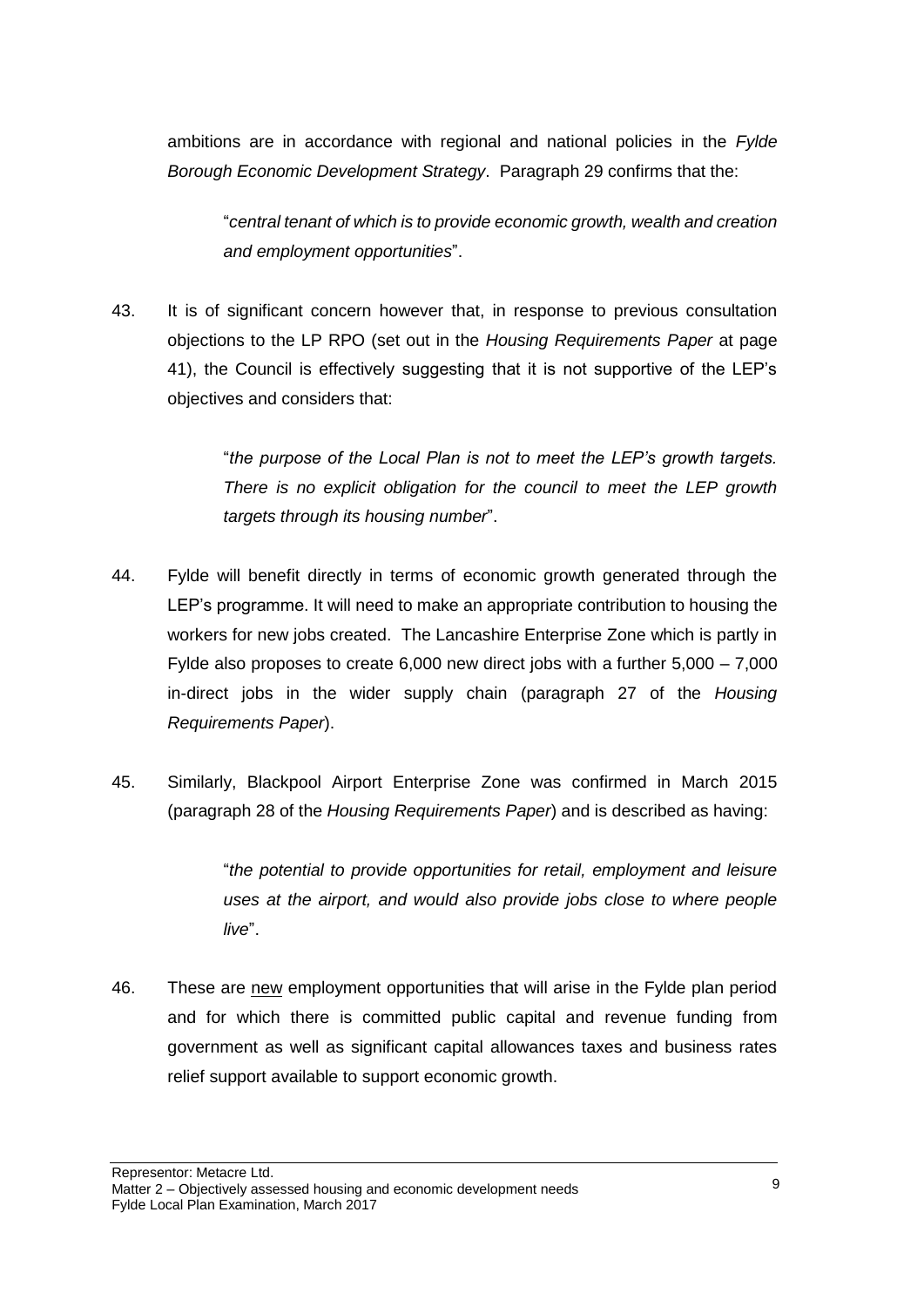- 47. The economic growth scenarios in the SHMA Addendum do not fully account for these significant investments and committed objectives. It is wholly appropriate that they should be taken fully into account in assessing the appropriate OAHN and planned requirement figure for Fylde.
- 48. In disregarding the employment-led housing growth FOAN scenarios the Council's *Housing Requirement Paper* (paragraph 140) prays in aid of Fylde's:

"*unique set of circumstances and a functional economic area that extends beyond the North West of England*".

- 49. This is reflected partly in work commuting flows into and out of Fylde (based on Census data). The Council therefore concludes that Fylde is a net importer of labour and that while Fylde aspires to grow its economy it is unlikely that new workers will live within the Council's area and therefore housing is not needed to accommodate them.
- 50. This approach, it is submitted, is fundamentally flawed. It is entirely normal for there to be a significant inter-relationship between individual districts and boroughs and more widely in the North West region with commuting flows for work.
- 51. The LEP has identified in its *Strategic Economic Plan* (March 2014) (**ED039**) an 'Arc of Opportunity' (including Fylde District) and there are two designated Enterprise Zones economically and physically aligned to the District which address this matter and take a strategic view as to what is required to support economic growth, including the provision on adequate levels of housing within the area (including Fylde) to meet economic growth objectives.
- 52. Simply taking the approach proposed by the Council will result in past trends being projected forward and a failure to address and support economic growth objectives or sustainable development and travel patterns appropriately. NPPF paragraph 21 confirms that planning policies should recognise and seek to address potential barriers to investment, including any lack of infrastructure, services or housing.